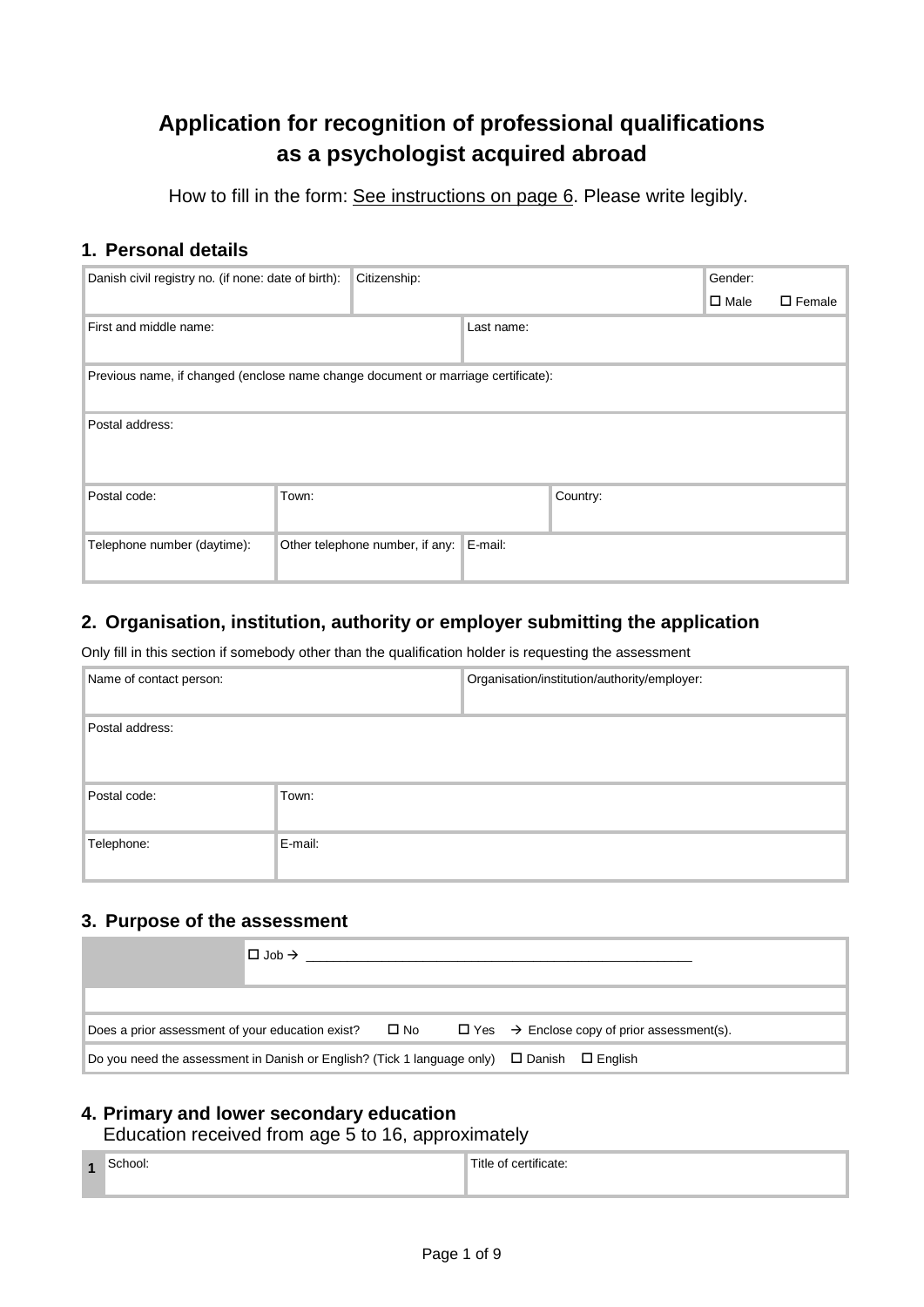|                | Town:   | Country: |                       | Started year:   |
|----------------|---------|----------|-----------------------|-----------------|
|                |         |          |                       | Completed year: |
|                |         |          |                       |                 |
| $\overline{2}$ | School: |          | Title of certificate: |                 |
|                | Town:   | Country: |                       | Started year:   |
|                |         |          |                       | Completed year: |

# **5. Upper secondary education**

### General secondary education giving access to higher education

| Educational institution:                                                        |          | Address/web address/e-mail of institution: |  |  |
|---------------------------------------------------------------------------------|----------|--------------------------------------------|--|--|
| Town:                                                                           | Country: |                                            |  |  |
| Certificate:                                                                    |          | Started year:                              |  |  |
|                                                                                 |          | Completed year:                            |  |  |
| Nominal length of programme (according to curriculum): _<br>months<br>years and |          |                                            |  |  |

# **6. Higher education**

### Studies that normally require upper secondary education level or above

|  | Educational institution:<br>Country:<br>Town:                                                                                           |                                                             | Address/web address/e-mail of institution:   |                                                |  |  |
|--|-----------------------------------------------------------------------------------------------------------------------------------------|-------------------------------------------------------------|----------------------------------------------|------------------------------------------------|--|--|
|  |                                                                                                                                         |                                                             |                                              |                                                |  |  |
|  | Type of educational institution:                                                                                                        | $\Box$ Public                                               | $\Box$ Private                               | $\Box$ Private government approved institution |  |  |
|  | Diploma/degree:                                                                                                                         |                                                             | Specialisation/main fields of study:         |                                                |  |  |
|  | Title:                                                                                                                                  |                                                             |                                              |                                                |  |  |
|  | Started month: ______ year: _______                                                                                                     |                                                             | Completed month: ____ year: ____ □ Full-time | $\Box$ Part-time                               |  |  |
|  | Nominal length of programme (according to curriculum, including any compulsory periods of work practice): _____ years and ___<br>months |                                                             |                                              |                                                |  |  |
|  | Did the programme include an internship or other practical training in a workplace?<br>$\Box$ No                                        |                                                             |                                              | Length of practical training: ______ months    |  |  |
|  | $\Box$ Yes $\rightarrow$ Please fill in length and name of workplace.                                                                   |                                                             | Workplace:                                   |                                                |  |  |
|  | Did the programme conclude with a thesis, dissertation or other large project?<br>$\Box$ Yes $\rightarrow$ Title:<br>$\square$ No       | Number of pages: __________ Nominal duration: ______ months |                                              |                                                |  |  |
|  | Does this education give you the competence to work within all areas of psychology or only within a specific area?                      |                                                             |                                              |                                                |  |  |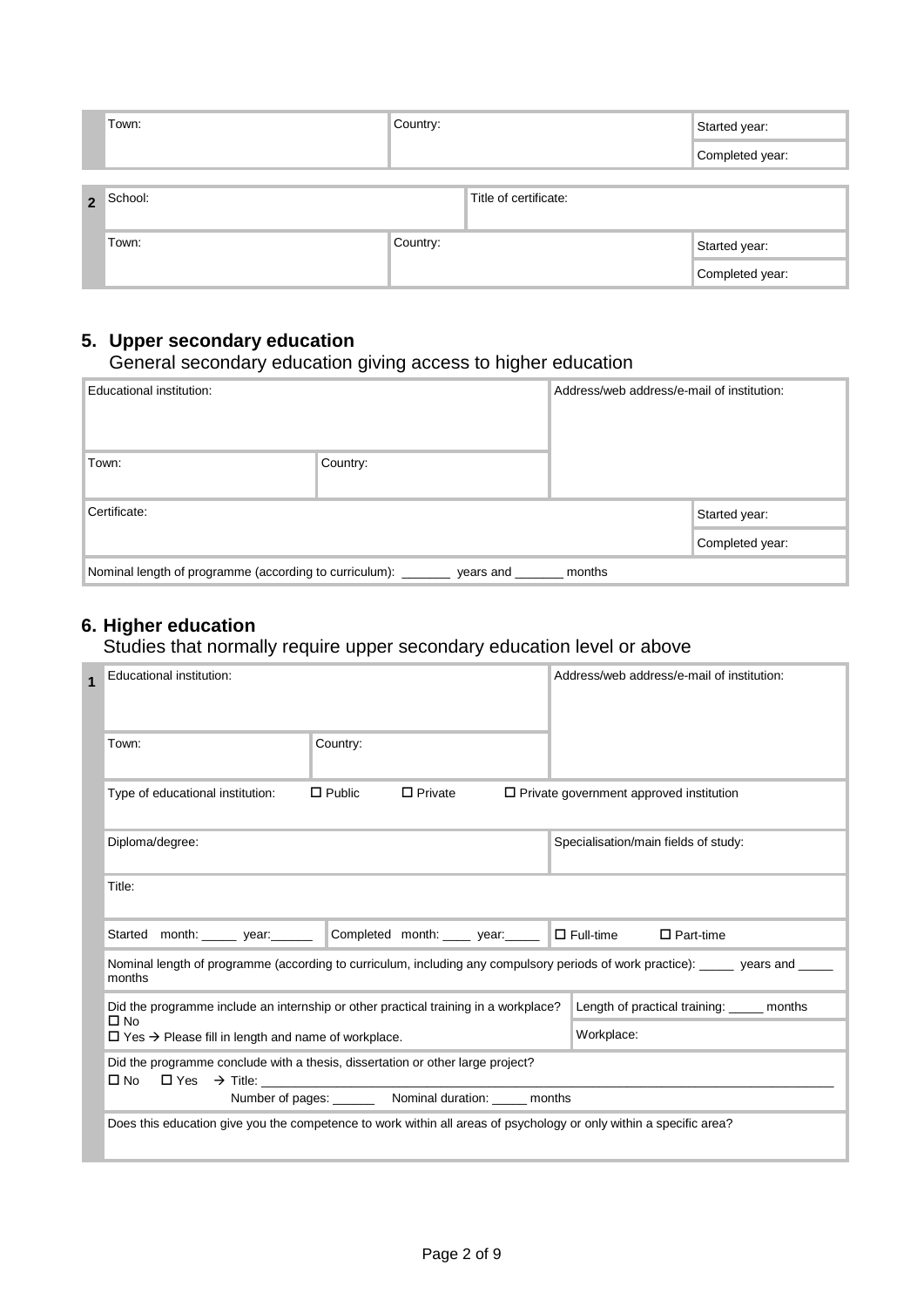Additional information:

| Educational institution:<br>$\overline{2}$                                                                                         | Address/web address/e-mail of institution:        |
|------------------------------------------------------------------------------------------------------------------------------------|---------------------------------------------------|
| Town:<br>Country:                                                                                                                  |                                                   |
| $\Box$ Public<br>$\Box$ Private<br>Type of educational institution:                                                                | $\square$ Private government approved institution |
| Diploma/degree:                                                                                                                    | Specialisation/main fields of study:              |
| Title:                                                                                                                             |                                                   |
| Started month: year:<br>Completed month: ______ year: _____                                                                        | $\square$ Full-time<br>$\square$ Part-time        |
| Nominal length of programme (according to curriculum, including any compulsory periods of work practice): years and ____<br>months |                                                   |
| Did the programme include an internship or other practical training in a workplace?                                                | Length of practical training: _____ months        |
| $\Box$ No<br>$\Box$ Yes $\rightarrow$ Please fill in length and name of workplace.                                                 | Workplace:                                        |
| Did the programme conclude with a thesis, dissertation or other large project?                                                     |                                                   |
| $\square$ No<br>$\Box$ Yes $\rightarrow$ Title:<br>Number of pages: _______ Nominal duration: ______ months                        |                                                   |
| Does this education give you the competence to work within all areas of psychology or only within a specific area?                 |                                                   |
| Additional information:                                                                                                            |                                                   |
|                                                                                                                                    |                                                   |

| 3 | Educational institution:               |               |                |                                                | Address/web address/e-mail of institution: |
|---|----------------------------------------|---------------|----------------|------------------------------------------------|--------------------------------------------|
|   | Town:                                  | Country:      |                |                                                |                                            |
|   | Type of educational institution:       | $\Box$ Public | $\Box$ Private | $\Box$ Private government approved institution |                                            |
|   | Diploma/degree:                        |               |                | Specialisation/main fields of study:           |                                            |
|   | Title:                                 |               |                |                                                |                                            |
|   | Started<br>month: _______ year: ______ | Completed     | month: year:   | $\Box$ Full-time                               | $\square$ Part-time                        |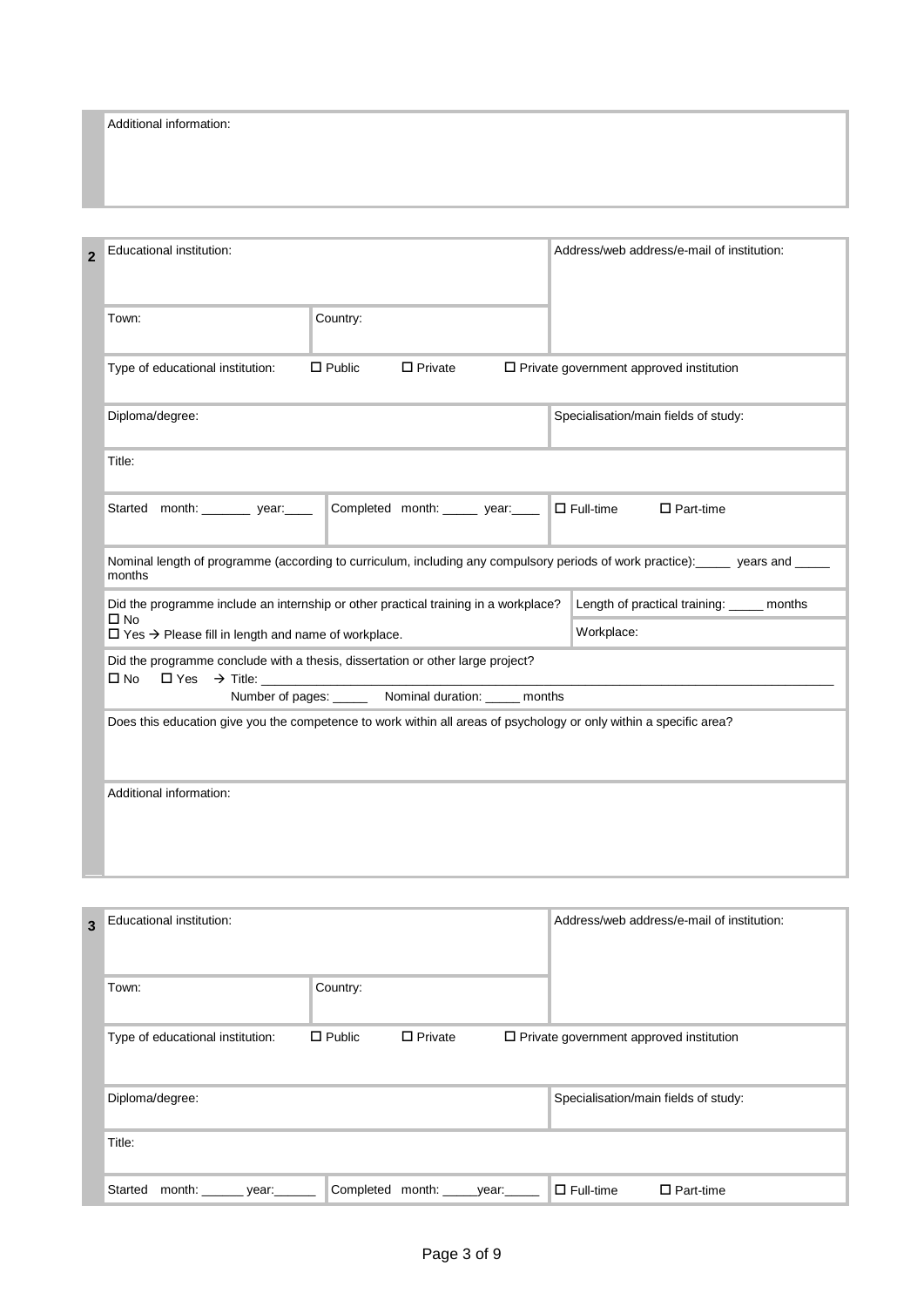| Nominal length of programme (according to curriculum, including any compulsory periods of work practice): years and<br>months                                                                  |                                      |  |  |  |  |
|------------------------------------------------------------------------------------------------------------------------------------------------------------------------------------------------|--------------------------------------|--|--|--|--|
| Did the programme include an internship or other practical training in a workplace?                                                                                                            | Length of practical training: months |  |  |  |  |
| $\square$ No<br>$\Box$ Yes $\rightarrow$ Please fill in length and name of workplace.                                                                                                          | Workplace:                           |  |  |  |  |
| Did the programme conclude with a thesis, dissertation or other large project?<br>$\Box$ No $\Box$ Yes $\rightarrow$ Title:<br>Number of pages: ___________ Nominal duration: _________ months |                                      |  |  |  |  |
| Does this education give you the competence to work within all areas of psychology or only within a specific area?                                                                             |                                      |  |  |  |  |
| Additional information:                                                                                                                                                                        |                                      |  |  |  |  |
|                                                                                                                                                                                                |                                      |  |  |  |  |
|                                                                                                                                                                                                |                                      |  |  |  |  |
|                                                                                                                                                                                                |                                      |  |  |  |  |

# **7. Work experience as a psychologist after graduation as a psychologist**

| Period of employment<br>(from day-month-year/to day-month-year) | Name and address of the workplace | Type of work |
|-----------------------------------------------------------------|-----------------------------------|--------------|
|                                                                 |                                   |              |
|                                                                 |                                   |              |
|                                                                 |                                   |              |
|                                                                 |                                   |              |
|                                                                 |                                   |              |
|                                                                 |                                   |              |

# **8. The right to work as a psychologist in your home country/country of education**

Are you fully qualified to work as a psychologist in your home country/country of education and do you have the right to work as a psychologist in your home country/country of education?

If yes, please enclose a confirmed copy of documentation for this from the relevant authority.

# **9. Additional information**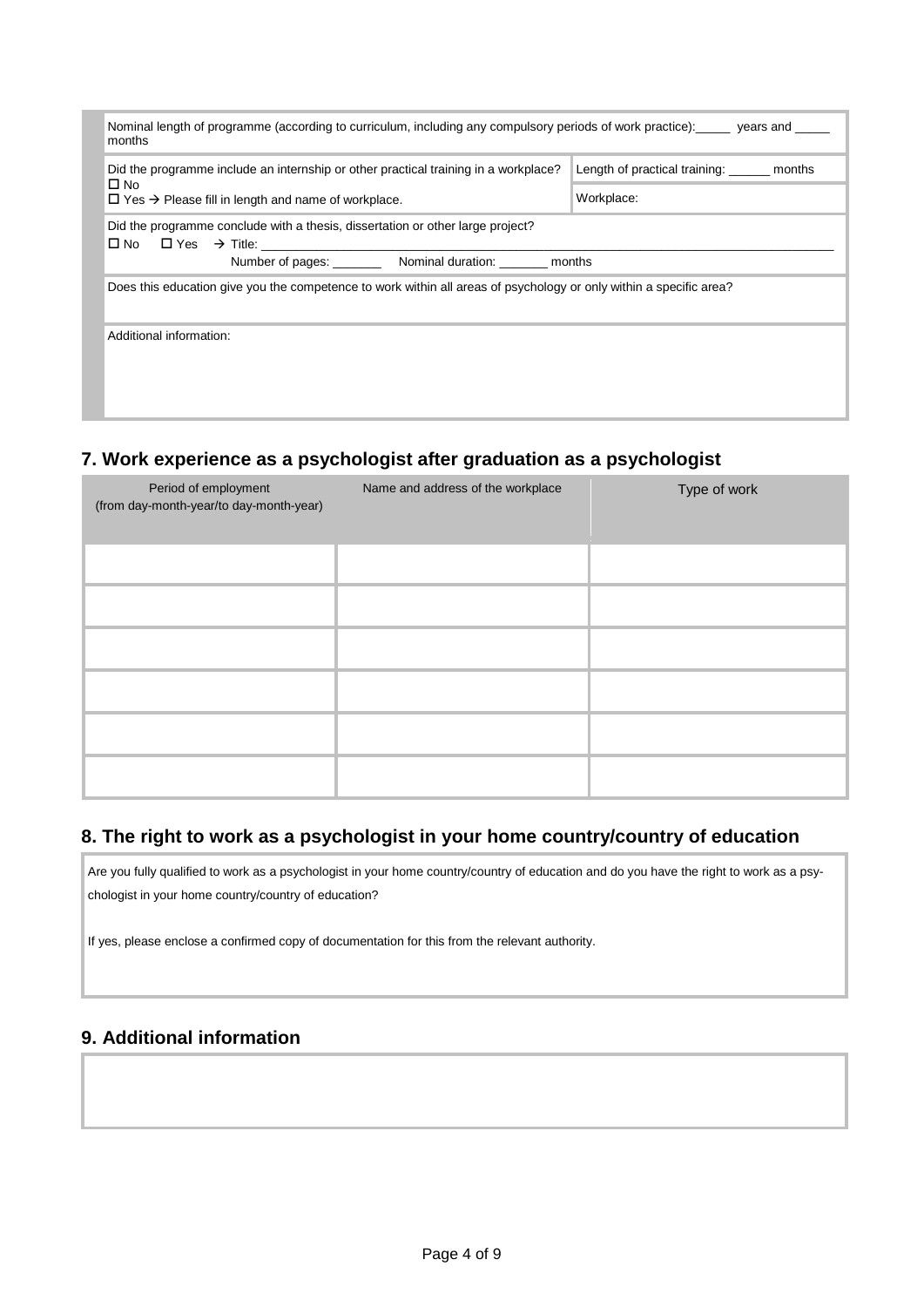### **10. Contact to authorities in the country of education**

May the Danish Supervisory Board of Psychological Practice have relevant educational institutions and authorities in the country of education contacted for confirmation of the documentation of your education?

 $\Box$   $\vee$  os  $\Box$   $\Box$   $\Box$ 

If no, please explain why

### **11. Signature of the holder of the qualifications**

The holder of the qualifications must sign the form even if somebody else is submitting the application.

**I hereby certify that the information given in this application is correct and that the enclosures are authentic documents relating to me. I hereby consent to the Danish Supervisory Board of Psychological Practice assessing my qualifications.**

Date and place Signature Signature Signature

### **12. Have you remembered everything?**

Before submitting the application, please make sure of the following:

 $\square$  The application form is completed

 $\square$  The application form is dated and signed

 $\square$  Certified copies of the following original documents are enclosed:

- $\square$  Diploma(s)/certificate(s) in the original language for completed education in psychology
- Transcript(s), mark sheets or similar list(s) in the original language of courses passed on the Bachelor/Master's Degree in psychology
- $\Box$  Translation into English or Danish of diploma(s)/certificate(s) for completed education in psychology, if the documents are not in Danish, Swedish, Norwegian, English or German
- Translation into English or Danish of transcript(s), mark sheets or similar list(s) of courses passed on the Bachelor/Master's Degree in psychology, if the documents are not in Danish, Swedish, Norwegian, English or German
- $\Box$  Documentation for name, date of birth and nationality (such as relevant pages from pass port)
- $\square$  Documentation for change of name, e.g. marriage certificate, if any
- Documentation that states that you are fully qualified to work as a psychologist in your home country/country of education and that you have the right to work as a psychologist in that country
- $\square$  Documentation for work experience after graduation as a psychologist, if any
- $\Box$  Possible documentation for having worked as a psychologist for at least two years during the last ten years in your home country, if the profession as a psychologist is not regulated in your home country.

Further documentation which at this stage is not compulsory, but would be useful for the handling of the application and which may be requested later in the process:

- Description of courses passed and curriculum on the Bachelor/Master's Degree in psychology
- Translation into English or Danish of description of courses passed and curriculum (could be resumes) on the Bachelor/Master's Degree in psychology, if not in Danish, Swedish, Norwegian, English or German.

 $\Box$  The copies you enclose are certified according to instructions – see page 6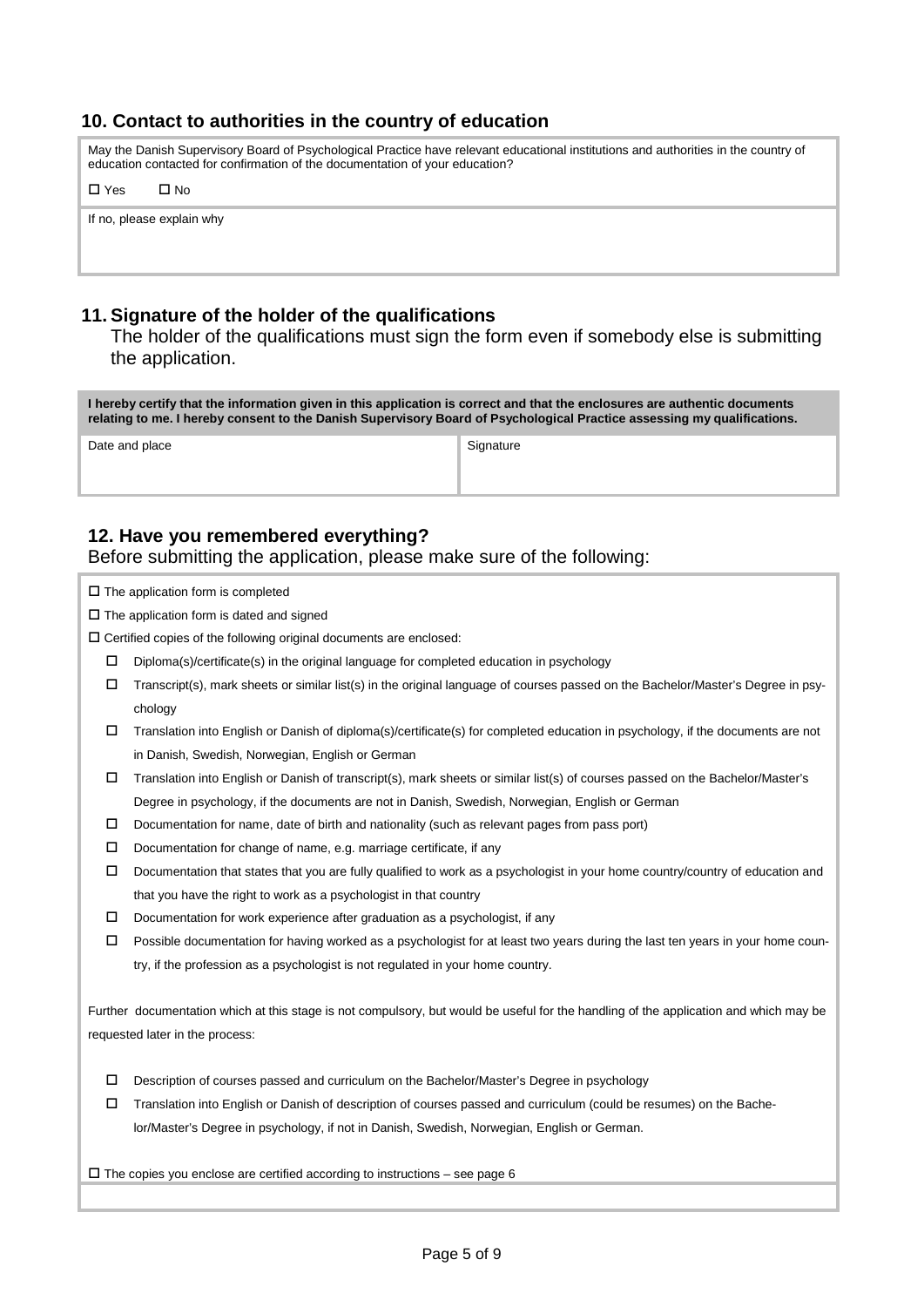# **Application instructions**

### **How to apply**

- 1. Fill in the application form. For further details please see below
- 2. Sign the form and add the date
- 3. Enclose all of the required documents (see next section)
- 4. Forward the application by e-mail to [ast@ast.dk](mailto:ast@ast.dk) or ordinary mail to:

The Danish Supervisory Board of Psychological Practice

Ankestyrelsen Aalborg 7998 Statsservice

Denmark

You can also upload the application by using our secure online contact form:

<https://ast.dk/blanketter/kontakt-ankestyrelsen> (The contact form is only available in Danish)

If the Danish Supervisory Board of Psychological Practice handles your application by applying EU regulations, you have the right to receive a decision within 3 months from the day on which the Board receives all of the required documents. In special cases this period may be extended to 4 months.

There are no specific time limits for the Boards handling of applications by applying national law. However, the Danish Supervisory Board of Psychological Practice will endeavour to reach a decision as soon as possible after having received all the necessary documentation from the applicant. You are welcome to contact the Board for information of expected processing time.

For more information please visit our web page [www.ast.dk.](http://www.ast.dk/) You can also contact us by tel. +45 33 41 12 00 Mon-Fri 09.00-15.00 or E-mail: ast@ast.dk.

### **Documentation**

To ensure a timely handling of your application it is important that you follow the documentation requirements below carefully.

#### **Documents required**

You must forward documentation for your name, date of birth and citizenship (such as copies of relevant pages of passport).

Furthermore you must forward certified copies of the following original documents:

- Diploma(s)/certificate(s) in the original language for completed education in psychology.
- Transcript(s), mark sheets or similar list(s) in the original language of courses passed in psychology. If no such transcript is available, please list in your own words the courses studied and passed.
- Translation into English or Danish of diploma(s)/certificate(s), transcript(s), mark sheets or list(s) of courses passed in psychology, if the documents are not in Danish, Norwegian, Swedish, English or German.
- If the name on any of the documents is different from the name you are currently using: Documentation for change of name, e.g. marriage certificate.
- Documentation for being fully qualified to work as a psychologist in your home country/country of education and for having obtained the right to work as a psychologist in that country.
- Documentation for work experience as a psychologist after graduation as a psychologist, if any.
- Possible documentation for having worked full time as a psychologist for at least 2 years in the last 10 years in your home country, if the profession as a psychologist is not regulated in your home country.

It would facilitate the handling of your application if you enclose a description of the courses passed as well as Curriculum or a resume of this.

If you have received an assessment of your qualifications earlier on either in this country or abroad, please enclose a copy of the assessment.

The Danish Board of Psychological Practice can request further documentation, if necessary, when handling the application.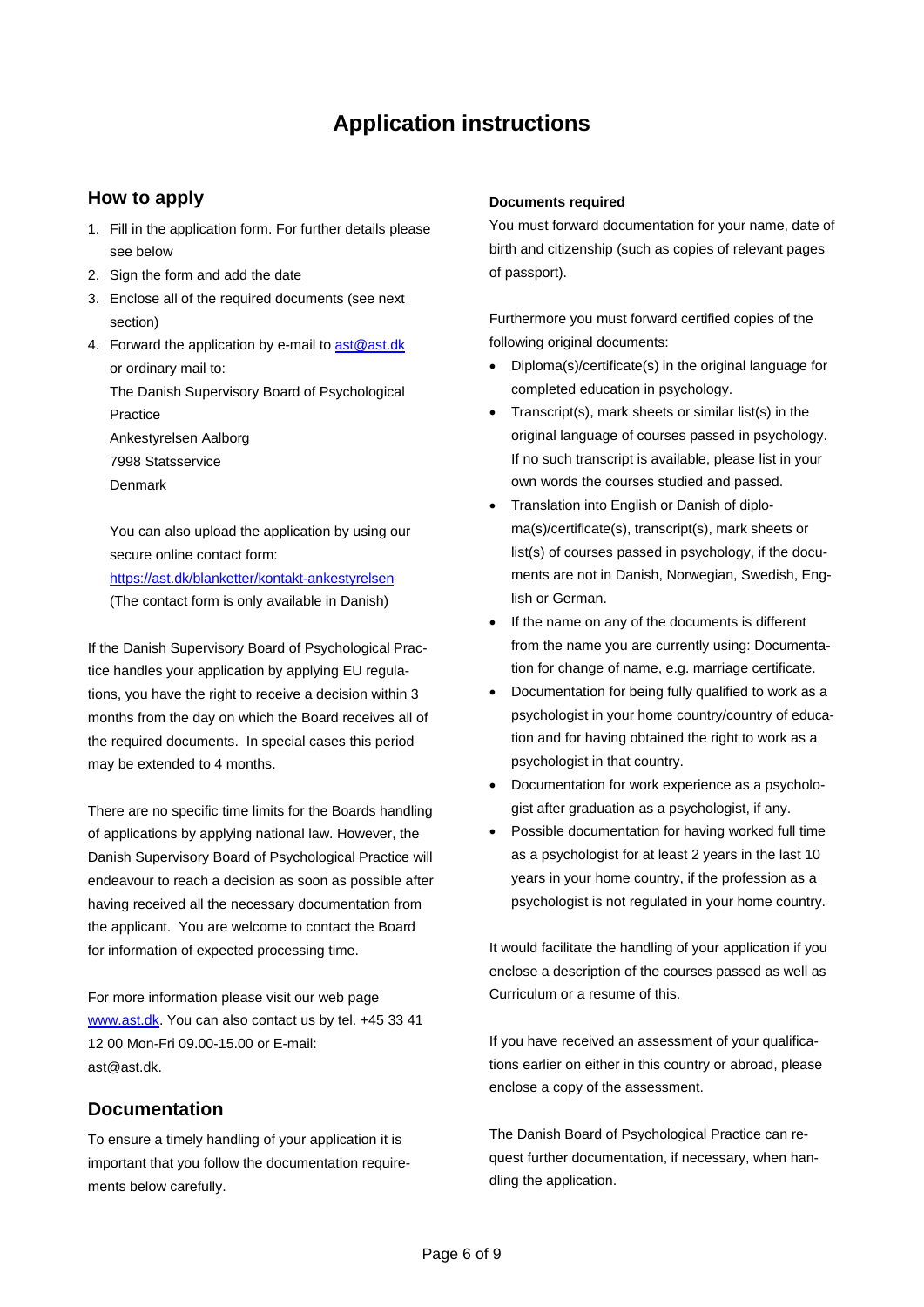The Danish Board of Psychological Practice may decide to report to the police the use of a false document.

#### **Certified copies**

Copies of the main original documents, such as diplomas/certificates, transcript(s), mark sheets or similar /list(s) of courses passed as well as copies of translations must be certified, i.e. an authority must have signed and stamped each copied page to confirm that the copies are identical with the documents that you have presented as original documents. The authority thereby confirms that the copies are true copies of original documents, but the authority does not attest to the authenticity of the original documents.

You can have the documents certified by the institution/authority which has issued the document. If you are living in another country than the country which has issued the document, you can have the copies certified by the embassy/consulate representing the country which has issued the document or a Danish embassy/consulate. If you live in Denmark you can have the documents certified by the embassy/consulate in Denmark representing the country which has issued the document. You can also have the documents certified by a Danish authority (municipality, jobcentre etc.). Individuals cannot certify documents.

If it is not possible to obtain confirmed copies of the essential documents you can either send the original documents to the Danish Supervisory Board of Psychological Practice or you can get the original documents confirmed at a personal meeting in the Board.

#### **Original documents**

The Danish Supervisory Board of Psychological Practice reserves the right to demand the submission of original documents. Original documents should be forwarded by registered mail.

Original documents will be returned to you by registered mail. You are also welcome to collect the documents yourself by prior arrangement with the Board.

#### **Translations**

Translations of diplomas/certificates, transcript(s), mark sheets or similar /list(s) of courses must be carried out by an authorised translator in this country or in your

home country/country of education, by the embassy/consulate of your home country, by a competent authority in your home country or by the educational institution or authority which has issued the document.

If the documents are not translated by an authorised translator, the translations must be confirmed by the embassy/consulate of your home country or by a public authority in your home country.

The Danish Board of Psychological Practice reserves the right to request translations of other documents such as short descriptions of each course or your curriculum. The Board also reserves the right to have the authenticity of a document confirmed by contacting the authority which has issued the document. ID-documentation such as pages from a passport does not require translation.

If you have questions regarding translation you are welcome to contact the board.

### **Data processing**

The Danish Board of Psychological Practice processes the information in your application electronically. Your personal data are only recorded in the Danish Board of Psychological Practice for the purpose of dealing with your application. In some cases, the board requests the Danish Agency for Universities and Internationalisation to make an assessment. In such cases the Agency may require an expert opinion from an educational institution. For these purposes, the Board may pass on your educational data to the Danish Agency for Universities and Internationalisation (and an educational institution).

### **1.Personal details**

**Danish civil registry no.:** If you have no Danish civil registry number, please write your date of birth: daymonth-year.

**Postal address:** Street address etc. Also includes c/o name, if your own name is not on the mailbox/front door.

**Telephone number (daytime):** A phone number where you may be reached during the office hours of the Board.

**E-mail:** Please write legibly.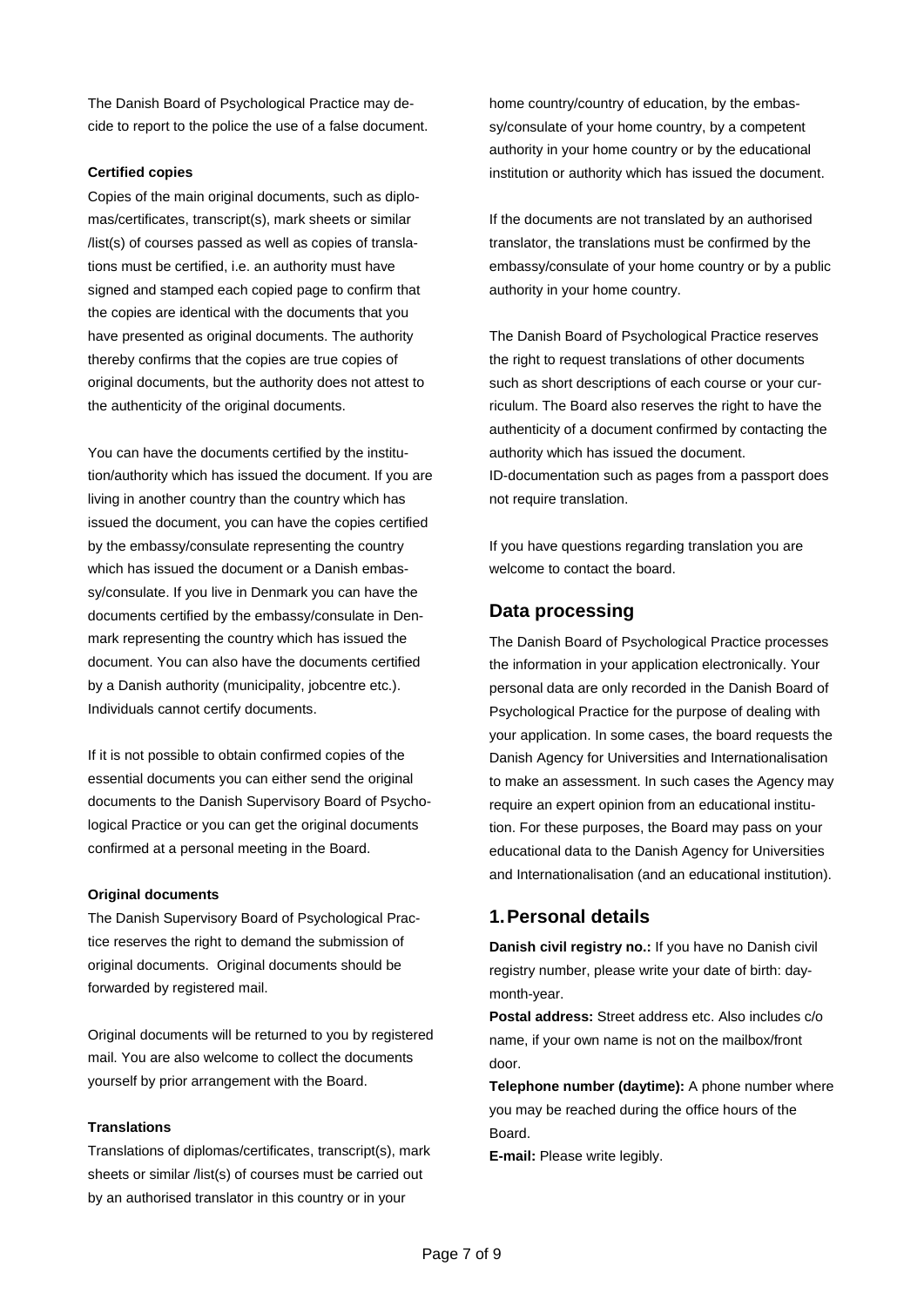### **2.Organisation, institution, authority or employer submitting the application**

Only fill in this section if somebody other than the qualification holder is submitting the application.

If you want another person to act on your behalf in connection with your application, you must give that person power of attorney to do so. The power of attorney must be in writing and should contain the following information concerning both you as well as the person to whom you give the power of attorney: Name, address, postal code and town, e-mail address, phone number, and civil registry number (if none: date of birth). The power of attorney must be dated and signed by you.

### **3.Purpose of the assessment**

By stating that the purpose of your request for an assessment is to take up work as a psychologist the Danish Board of Psychological Practice will base the assessment of your application on the fact that you need the assessment in order to take up work as a psychologist in Denmark.

**Language of the assessment:** You can ask for the assessment to be written in *either* Danish *or* English. Normally, we will write the assessment in Danish in order to facilitate its use in the Danish labour market.

**Former assessment:** Tick "Yes" if you have received any written assessment or decision on recognition of your qualifications before, either from the Danish Agency for Universities and Internationalisation (previously CIRIUS) or from other bodies in Denmark or abroad. A copy of a possible previous assessment should be enclosed.

### **4.Primary and lower secondary education**

Education received from age 5 to 16, approximately. This information makes it easier for us to assess your subsequent qualifications.

If you have completed more than two programmes of primary or lower secondary schooling, please write the additional information on a separate sheet of paper. **School:** Please write the name of the educational institution in the original language using Latin letters (ABCD etc.).

**Certificate:** Please write the name of the certificate in the original language using Latin letters (ABCD etc.).

# **5.Upper secondary education**

General education which can be entered after completing lower secondary education, i.e. after compulsory school, and which gives access to higher education. If you have completed more than one upper secondary programme, please write the additional information on a separate sheet of paper.

**Educational institution:** Please write the name of the educational institution in the original language using Latin letters (ABCD etc.).

**Certificate:** Please write the name of the certificate in the original language using Latin letters (ABCD etc.). **Nominal length of programme:** How many years and months were officially required to complete the programme according to the curriculum?

# **6. Higher education**

Candidate Degree (Master's Degree or equivalent degree) in psychology from a university or other higher institute of education. If you have a Bachelor and a Master's Degree you need to document both degrees. If you have a further degree in psychology (Ph.D./doctoral degree) please also forward documentation for this. **Educational institution:** Please write the name of the educational institution in the original language using Latin letters (ABCD etc.).

**Diploma/degree:** Please write the name of the diploma/degree in the original language using Latin letters (ABCD etc.).

**Title:** Which title are you allowed to use, having completed this programme of education?

**Nominal length of programme:** How many years and months were officially required to complete the programme according to the curriculum, including any compulsory internships/periods of work practice?

# **7. Work experience as a psychologist**

Enclose documentation for work experience as a psychologist after graduation as a psychologist, if any.

If the profession as a psychologist is not regulated in your home country and you have worked for at least two years during the last ten years, documentation for your work should be enclosed.